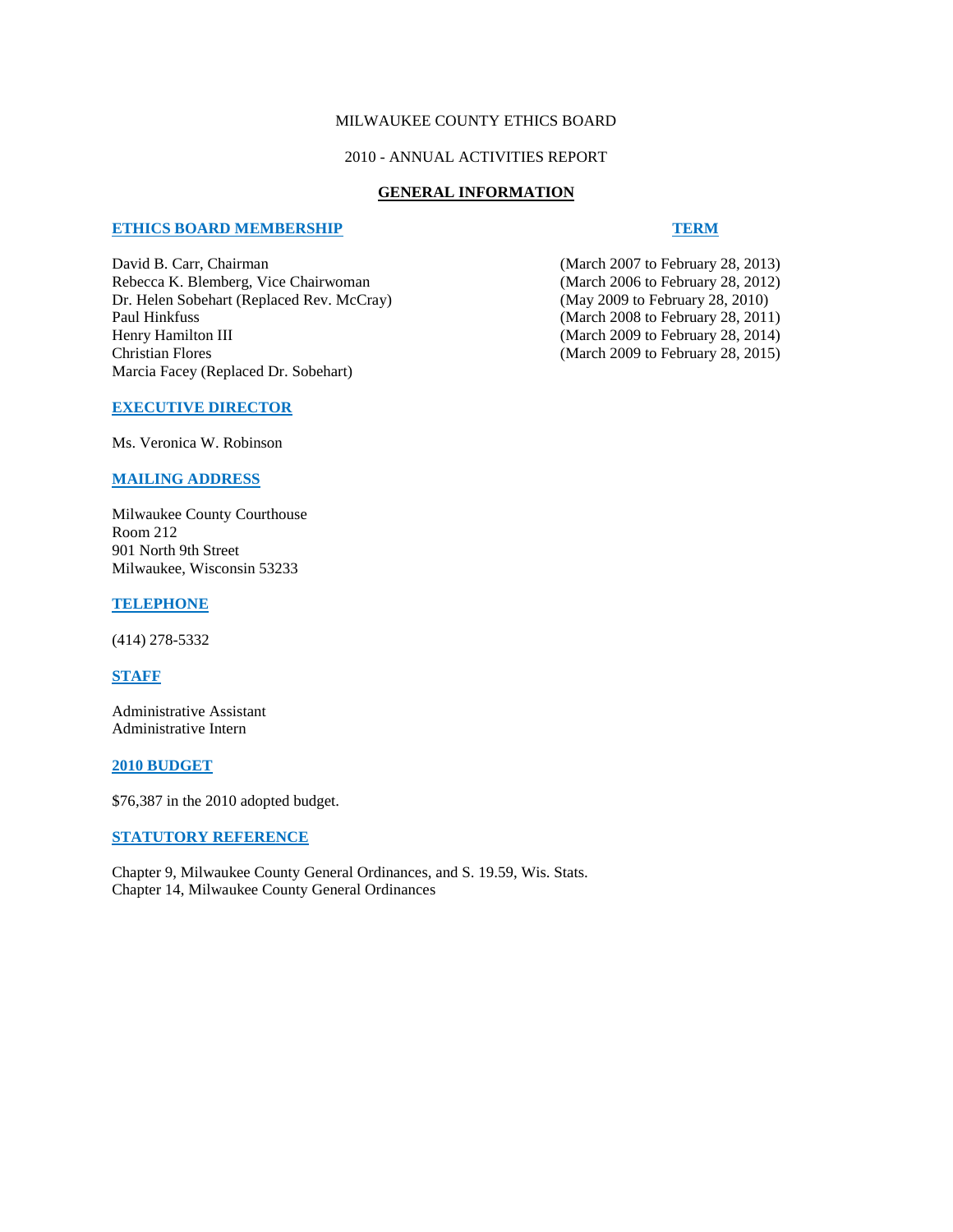## **INTENT**

It is the intent of the Milwaukee County Ethics Code that: Government decisions and policy be made in the best interests of the people, the community, and the government; public office not be used for personal gain; and the public have confidence in the integrity of the government.

## **HISTORY**

The Ethics Board and the Ethics Code it administers were created in February 1975. The Code sets forth standards of ethical conduct for all county employees, including elected and appointed officials and members of boards and commissions. The County Board has amended the Code 26 times since its inception, with the most recent amendment occurring in 2008.

# **ORGANIZATION**

#### **Ethics Board**

The Board consists of six members appointed by the County Executive and confirmed by the Milwaukee County Board of Supervisors for staggered six-year terms. As of 2008, new members are nominated by one of six outside entities. These authorities are leaders of longstanding, broad-based Milwaukee County entities interested in good government and institutional integrity and included:

- The President of the National Association for the Advancement of Colored People (NAACP)
- Board Chair of Public Policy Forum
- Board Chair of Greater Milwaukee Committee
- President of the Milwaukee Bar Association
- Board Chair of Inter-Faith Conference of Greater Milwaukee  $\bullet$
- $\bullet$ President of the Board of the League of Women Voters of Greater Milwaukee

The goal of this process is to ensure that the Board members reflect the racial and ethnic diversity of Milwaukee County, serve the residents of Milwaukee County according to their oaths of office, and act independently from the nomination and appointing authorities. An action by the Ethics Board requires an affirmative vote of four members. While serving on the Board and for one year prior to his/her appointment, no member can be a county public official or employee, or have been a candidate for public office.

At the end of 2010, all agencies except the Board Chair of Inter-Faith Conference of Greater Milwaukee and the President of the Board of the League of Women Voters of Greater Milwaukee had a nominee on the Ethics Board.

#### **Executive Director**

The Office of the Ethics Board is led by an Executive Director, who is also the Executive Secretary of the Personnel Review Board. Traditionally, the Executive Director has allotted 25% of time to the Ethics Board. However in 2010, as the goals and objectives of the Ethics Board have evolved under the direction of its new Executive Director, the position now represents two full time senior executive positions, dually held. The Executive Director is initially hired as Executive Secretary of the Personnel Review Board. The Secretary is then appointed by the County Executive, subject to confirmation by the full County Board, to the position of Executive Director of the Ethics Board. The position is in the unclassified civil service.

The Executive Director is responsible for performing any duties assigned by the Ethics Board and the Personnel Review Board, as well as strategic planning, budgeting, staff leadership, ethics and other training, and office administration for both Boards.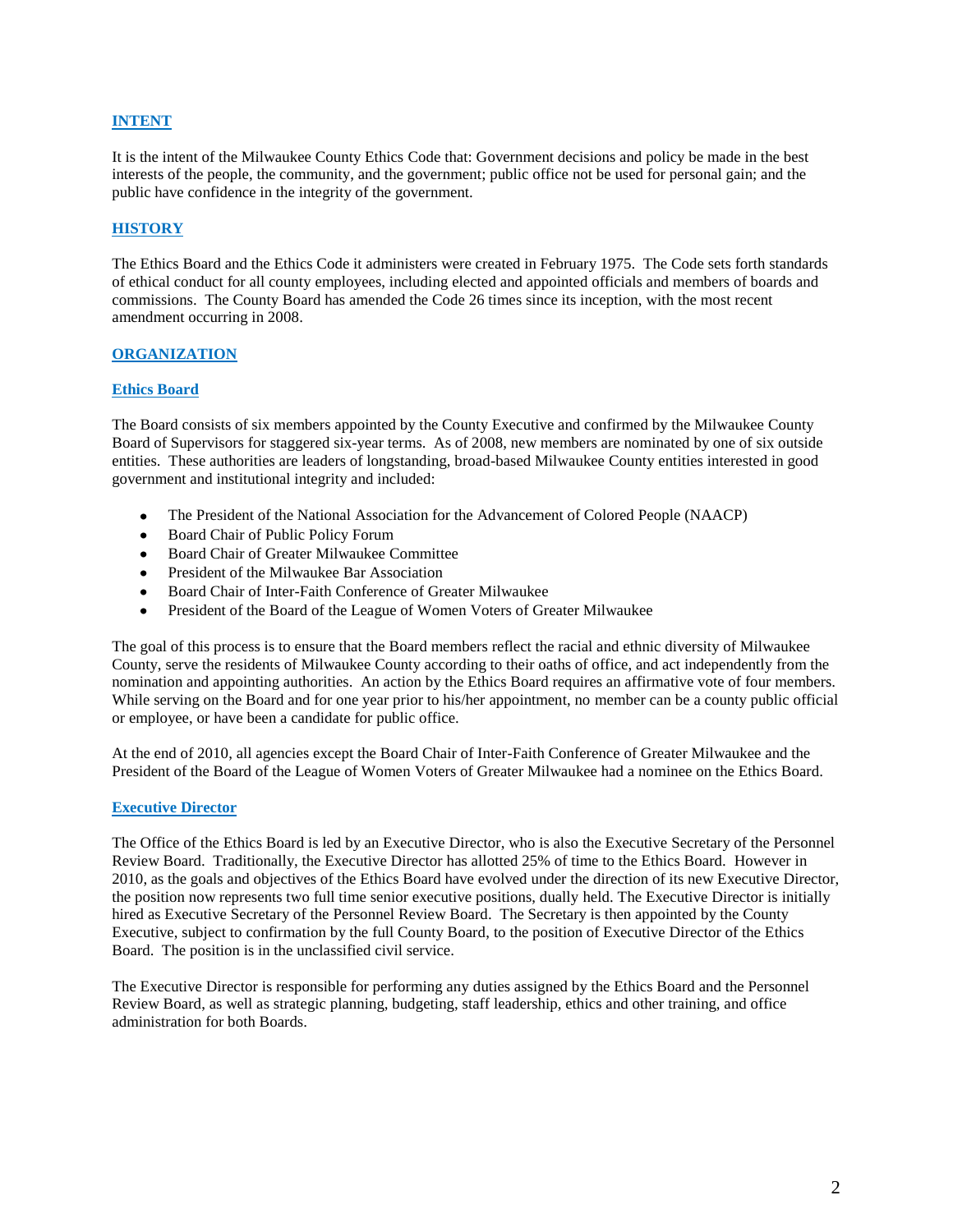## **BOARD RESPONSIBILITIES**

The Ethics Board administers the Code of Ethics written for county officials, employees, and members of county boards and commissions, and has three major responsibilities:

- $\bullet$ First, the Board directs persons specified, pursuant to the Code, to file Statements of Economic Interests with the Board. These Statements are retained by the Board and are a matter of public record.
- Second, the Board, upon request, advises any county official, employee, or those who do business with  $\bullet$ county employees on the propriety of matters to which they may become a part, pursuant to the Code.
- Third, the Board accepts verified complaints against and requests to investigate county officials, employees, or members of county boards and commissions. The Board may conduct a preliminary investigation of verified complaints and make a determination of probable cause of a violation of the Code. If the Ethics Board determines charges should be brought against a county employee or public official, the Board appoints a hearing examiner to conduct a hearing. If a violation of the Code is found by the hearing examiner, the Ethics Board may issue orders, which may include a forfeiture up to \$1,000, and/or refer the matter with other recommendations to:
	- o the Governor in the case of the County Executive, Sheriff, or Register of Deeds;
	- o the Chief Judge to the First Judicial Administrative District of the State of Wisconsin in the case of the Clerk of Circuit Courts;
	- o or the County Board in the case of the County Clerk, County Treasurer, or County Supervisor.

#### **BOARD OPERATIONS**

During the 12 months covered by this report (calendar year 2010), the Ethics Board met four times pursuant to county ordinance for the purpose of carrying out the Board's assigned duties and responsibilities. The meetings were preceded by public announcements of the time, place and matters to be discussed. Although requests for confidential written advice and investigations must, as a matter of ordinance, be held in closed session, the Board gives public notice of the time, place, and general subject of its closed sessions in conformance with the State Open Meeting law. All other items of the meeting agenda are held in public session.

#### **BUDGET**

Annually, along with all other funded departments in the county, the Ethics Board presents its operating budget to the County Executive and appears before the Finance Committee of the County Board seeking County Board appropriations for its operation. In 2010, in an effort to begin to comply with its requirement to provide ethics training and education at Milwaukee County, the Ethics Board budget was increased from \$46,757 to \$76,387.

# **MEETINGS AND ATTENDANCE**

The three-year average board participation rate is 89%. In 2010, the Board achieved 100% meeting attendance of all meetings called. When necessary, Board members have participated in the meetings by conference phone. Additional data is included on page 4.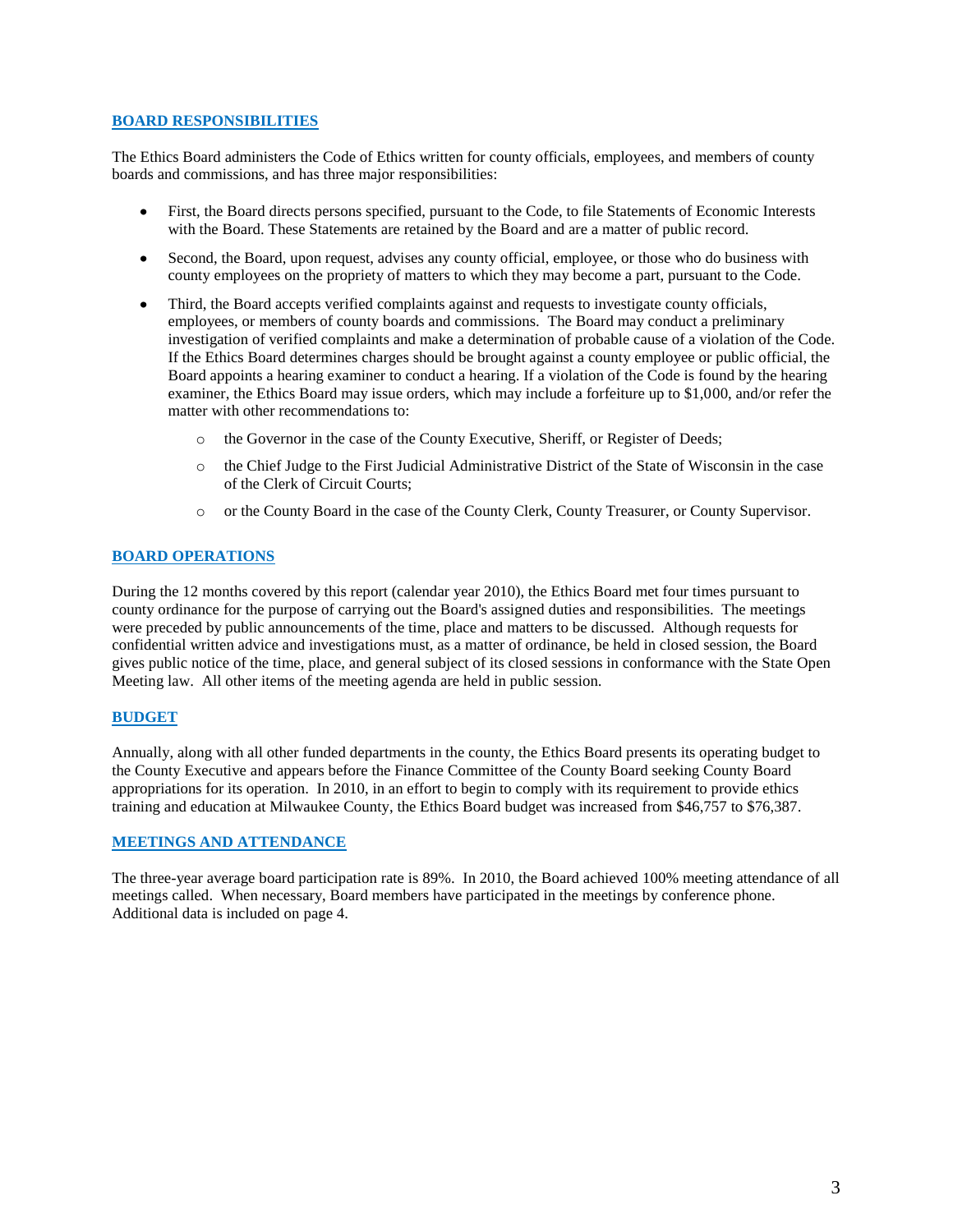## **Board member attendance data**

| 2008                                               |                                                                            | 2009                                                       |                                                                              | 2010                                 |                                                                    |  |
|----------------------------------------------------|----------------------------------------------------------------------------|------------------------------------------------------------|------------------------------------------------------------------------------|--------------------------------------|--------------------------------------------------------------------|--|
| <b>MEMBER</b>                                      | <b>MEETINGS</b><br><b>ATTENDED OF</b><br><b>MEETINGS</b><br><b>CALLED</b>  | <b>MEMBER</b>                                              | <b>MEETINGS</b><br><b>ATTENDED</b><br>ОF<br><b>MEETINGS</b><br><b>CALLED</b> | <b>MEMBER</b>                        | <b>MEETINGS</b><br><b>ATTENDED</b><br>OF MEETINGS<br><b>CALLED</b> |  |
| Daniel Hanley Jr.<br>(Term Ended)<br>Br. Bob Smith | 1 of $1 = 100\%$<br>$4 \text{ of } 4 = 100 \%$                             | Br. Bob Smith<br>(Resigned)                                | 1 of $1 = 100\%$                                                             |                                      |                                                                    |  |
| Rev. Trinette McCray<br>Rebecca Blemberg           | $4 \text{ of } 4 = 100\%$<br>$3 \text{ of } 4 = 75 \%$<br>4 of $4 = 100\%$ | Rev. Trinette McCray<br>(Resigned)<br>Rebecca Blemberg     | 0 of 1 = $0\%$<br>3 of $4 = 75%$                                             | Rebecca Blemberg<br>David B. Carr    | 4 of $4 = 100\%$<br>4 of $4 = 100\%$                               |  |
| David B. Carr<br>Paul J. Hinkfuss                  | 3 of $3 = 100\%$                                                           | David B. Carr<br>Paul J. Hinkfuss                          | 4 of $4 = 100\%$<br>4 of $4 = 100\%$                                         | Paul J. Hinkfuss<br>Christian Flores | 4 of $4 = 100\%$<br>4 of $4 = 100\%$                               |  |
|                                                    |                                                                            | <b>Christian Flores</b><br>(New)                           | 3 of $3 = 100\%$<br>3 of $3 = 100\%$                                         | Henry Hamilton III<br>Marcia Facey   | $4 \text{ of } 4 = 100\%$<br>3 of $4 = 100\%$                      |  |
|                                                    |                                                                            | Henry Hamilton III<br>(New)<br>Dr. Helen Sobehart<br>(New) | 1 of $2 = 50\%$                                                              | (New)                                |                                                                    |  |
| Average<br><b>Attendance</b>                       | $= 96\%$                                                                   | Average<br><b>Attendance</b>                               | $= 78%$                                                                      | Average<br><b>Attendance</b>         | $=100%$                                                            |  |

## **FINANCIAL DISCLOSURE**

One of the Board's principal duties is to administer the financial disclosure provisions of the Code of Ethics. The Code requires that all candidates for elected County offices, all County employees, and all County elected and appointed officials, including members of boards and commissions, "whose duties and responsibilities include the awarding and execution of contracts for the purchase of supplies, services, materials, and equipment for or on behalf of Milwaukee County, for the construction of public works, or for the sale or leasing of real estate," file a statement of economic interests and affidavit with the Office of the Ethics Board.

Required disclosures on the Statements include:

- 1. OFFICES AND DIRECTORSHIPS. The identity of any organization in which the person who is required to file is an officer, director, or holds a position. Reporting exceptions are positions held in charitable, religious, and educational organizations not doing business with Milwaukee County.
- 2. SECURITIES. The identity of any business organization, municipal or other corporation in which the person required to file owns securities having a value of \$5,000 or more or an interest of 10% or more in such business.
- 3. CREDITORS. The identity of any creditor to whom the person required to file owes \$5,000 or more, and the amount owed.
- 4. REAL PROPERTY. The identity of any real property located in Milwaukee County or a contiguous county in which the person required to file holds an interest valued at \$5,000 or more. Exceptions for reporting are one's own principal residence and any property in which the pro rata share held by the person reporting is less than 10% of the outstanding shares on the real property.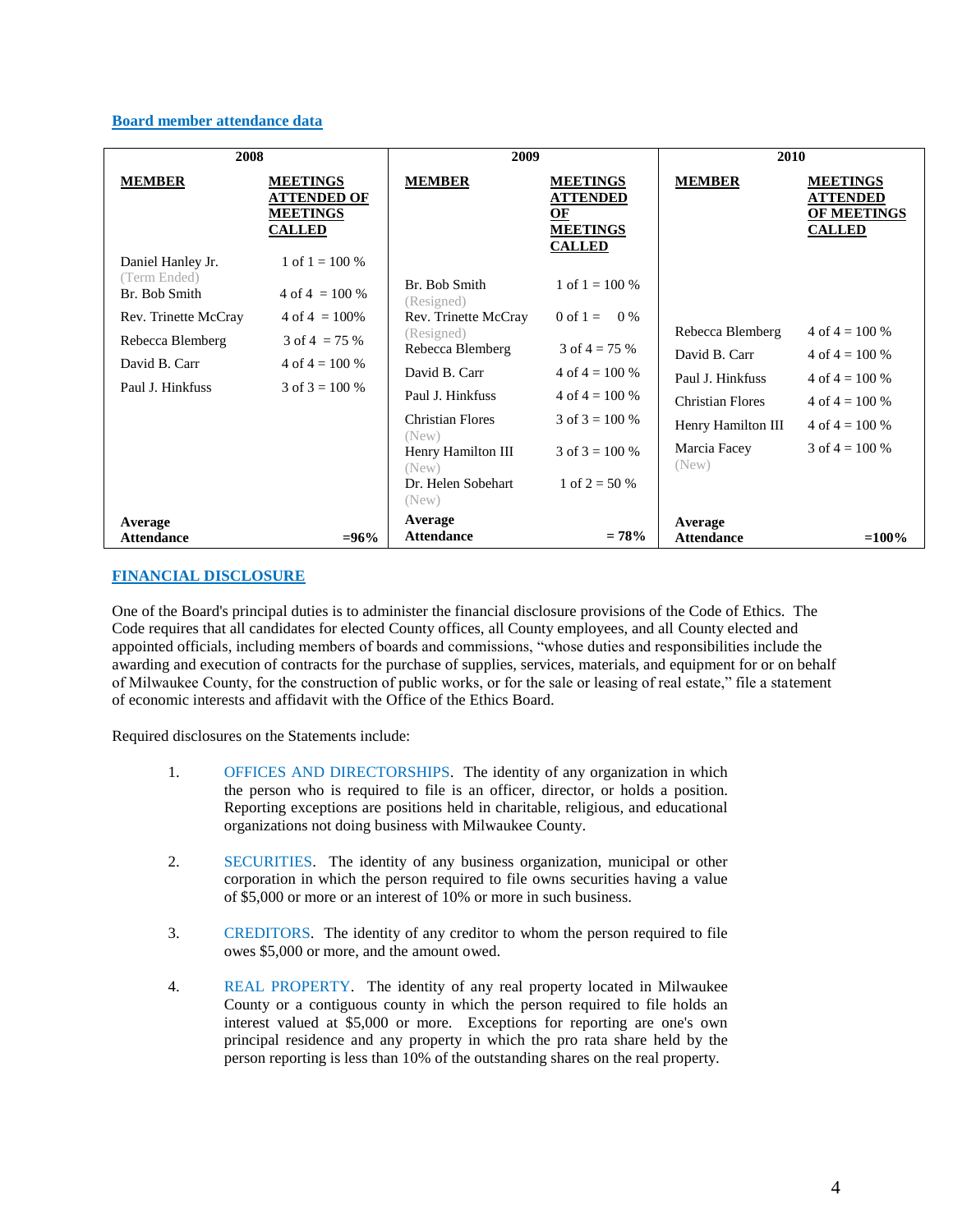5. TRANSFERS. The identity of the type and amount of any securities or real property valued in excess of \$5,000, or 10% of the business or property which the person required to file has transferred his/her ownership to any member of his/her immediate family within two calendar years.

On December 18, 1996, the Ethics Board adopted a policy regarding the standard determining "real estate value" which is: "Value" shall be defined as the last assessment for real estate property tax purposes which has been issued by the public official responsible to assess property valuation for real estate tax purposes. The tax assessment shall be conclusive evidence of the "value" of said real estate unless a challenge to said assessment has been filed by the declarant at the time of the submission of the Statement of Economic Interests.

In 2010, the Board received 295 Statements. The average number of annual filers at Milwaukee County over the last five (5)-year period is 304. Selected statistics related to financial disclosure forms are shown below.

# **EXAMINATION OF STATEMENTS OF ECONOMIC INTERESTS**

Every Statement submitted is reviewed by a member of the staff and has been reviewed by members of the Ethics Board in the past. In 2009 the Board changed its policy of having Ethics Board members review the Statements of Economic Interests. Reviews are now made by staff. Any serious discrepancies are brought to the attention of the Ethics Board for review. Whenever inconsistencies are identified during the review process, additional information may be required from the declarant to bring the Statement into conformity with the law.

All filed Statements are open to public inspection at the Board's office during regular business hours. In this reporting period, 74 requests were made to examine filed Statements. Following a policy of the Ethics Board, requests to examine are made in writing, and persons whose Statements are examined are so notified with the identity of the person requesting inspection. Selected statistics are included on page 5.

## **SEI PROJECT**

The Ethics Board also took steps in 2010 to work in conjunction with IMSD and the Election Commission to establish means by which Statements of Economic Interests could be received electronically. The data could then be managed and housed electronically in the Board's office. Subsequently, the data could be uploaded to an online index of financial relationships modeled after that of the Wisconsin Government Accountability Board's Eye on Financial Relationships.

# **ANNUAL AFFIDAVIT**

Every person required to file a Statement of Economic Interests is also required to file annually a sworn affidavit attesting that the Code has been read and understood, and that they have complied with the provisions of the county's Ethics Code.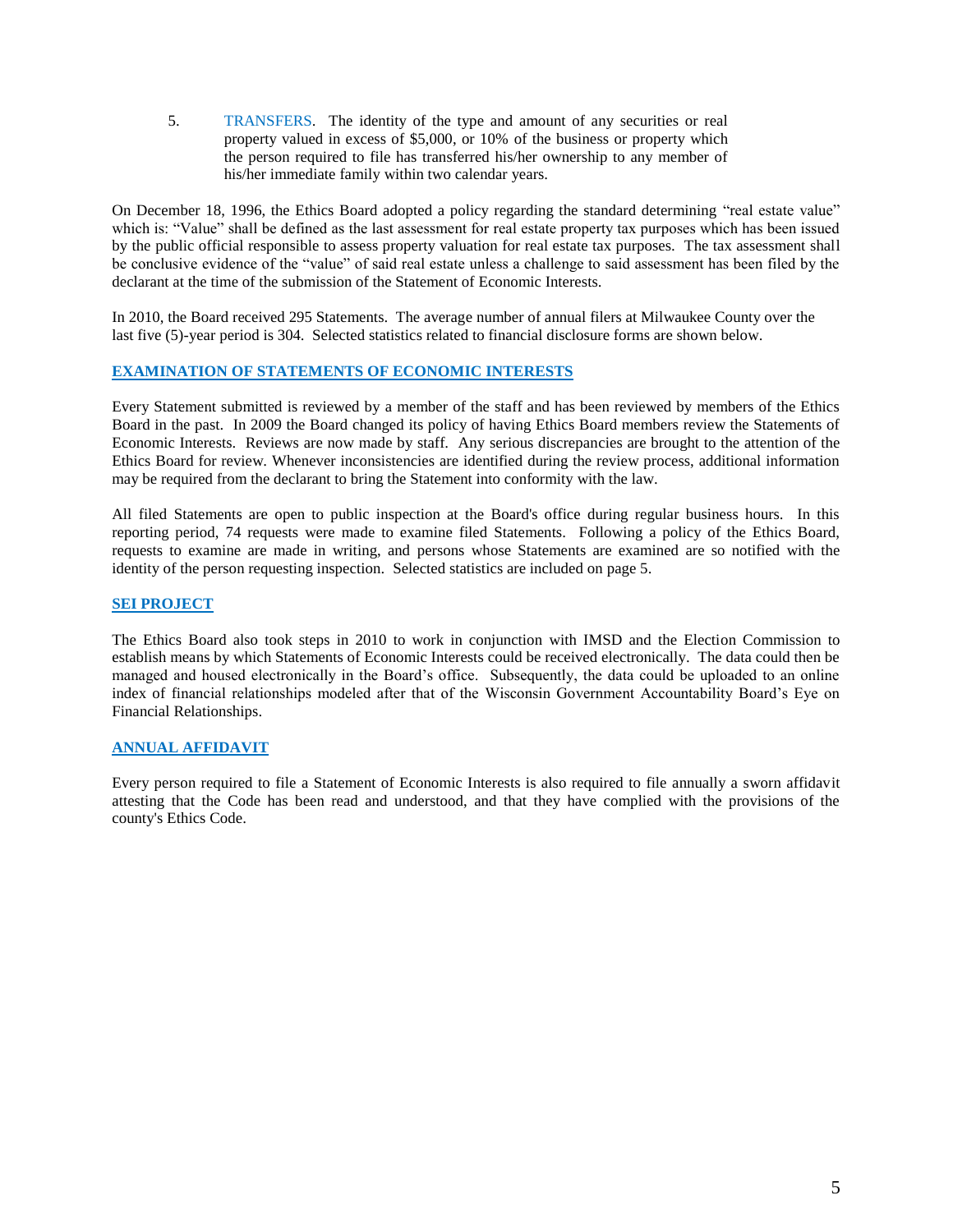# **SELECTED STATISTICS FROM 2010 DATA**

| <b>Statements of Economic Interests</b>                                      | 2006     | 2007           | 2008     | 2009     | 2010     |
|------------------------------------------------------------------------------|----------|----------------|----------|----------|----------|
| Persons required to file Statement                                           | 315      | 310            | 307      | 291      | 295      |
| Delinquent filing of Statements <sup>1</sup> – 1 <sup>st</sup> Reminder Sent | 32       | 50             | 21       | 37       | 32       |
| Delinquent filing of Statements <sup>1</sup> – $2nd$ Reminder Sent           | 5        | 28             | 7        | 8        | 3        |
| Delinquent filing of Statements <sup>1</sup> – $3rd$ Reminder Sent           | $\theta$ | 11             | $\theta$ | $\Omega$ | $\theta$ |
| Delinquency due to ending employment relationship                            | n/a      | 6              | 5        | 3        | 11       |
| Requests to review Statements                                                | 59       | 62             | 103      | 118      | 74       |
| <b>Requests for Advice by Persons Subject to the Code</b>                    |          |                |          |          |          |
| Oral requests with oral responses                                            | 42       | 29             | 32       | 26       | 20       |
| Formal requests with written responses                                       | 5        | 7              | 2        | 6        | 11       |
| <b>Complaints and Investigations</b>                                         |          |                |          |          |          |
| All complaints (oral and written) received by Ethics Board                   | $\Omega$ | $\mathfrak{D}$ |          | 3        | 12       |
| Formal verified complaints                                                   | 0        | $\Omega$       | $\Omega$ | $\Omega$ |          |
| Complaints giving rise to formal investigations                              | 0        | $\Omega$       | $\Omega$ | $\Omega$ |          |
| Referrals for a hearing                                                      | 0        | $\Omega$       | $\Omega$ | $\Omega$ |          |
|                                                                              |          |                |          |          |          |

(*The above data is presented in graph form on* page 6.)



# **SEI Filing Data**

<sup>&</sup>lt;sup>1</sup> Delinquent filing of Statements totals represents all annual filers and first quarter ONLY totals for quarterly filers. This report does not include data regarding delinquent filing of quarterly statements for the second, third, or fourth quarters.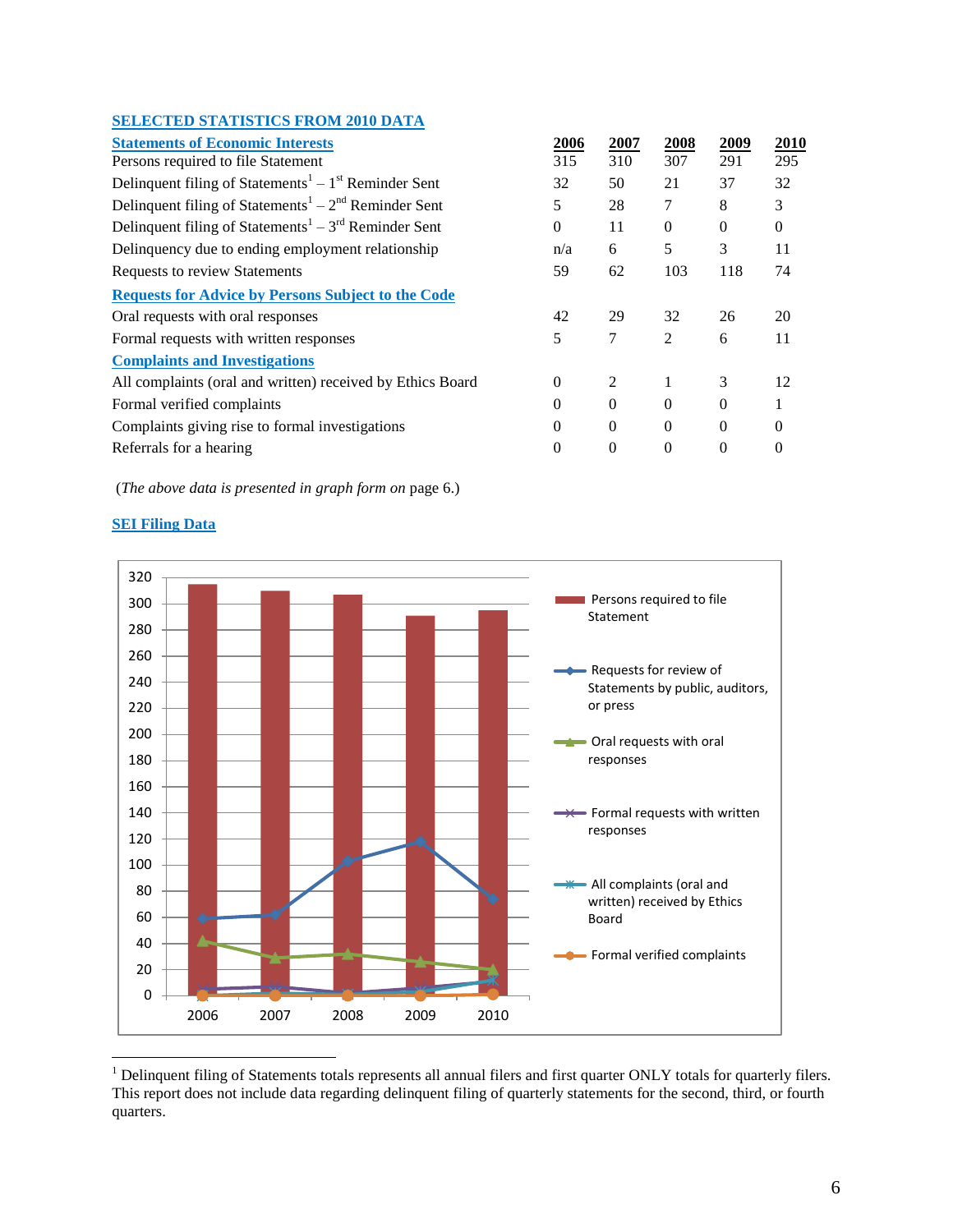## **Delinquency Data**



## **STANDARDS OF CONDUCT**

The Code of Ethics for county officials and employees provides:

- A. **NO FINANCIAL GAIN OR ANYTHING OF SUBSTANTIAL VALUE.** Except as otherwise provided or approved by the County Board, no county public official or employee shall use his/her public position or office to obtain financial gain or anything of substantial value for the private benefit of himself/herself or his/her immediate family, or for an organization with which he/she is associated. 9.05(2)(a)
- B. **NO PERSON MAY OFFER ANYTHING OF VALUE.** No person shall offer to give to any public official or employee, directly or indirectly, and no public official or employee shall solicit or accept from any person, directly or indirectly, anything of value if it could reasonably be expected to influence the public official's or employee's vote, official actions or judgment, or could reasonably be considered as a reward for any official action or inaction on the part of the public official or employee. 9.05(2)(b)
- C. **NO SUBSTANTIAL INTEREST OR BENEFIT.** No public official or employee may:
	- 1. **Take any official action** substantially affecting a matter in which the public official, employee, a member of his/her immediate family, or an organization with which the public official or employee is associated has a substantial financial interest. 9.05(2)(c)1
	- 2. **Use his/her office or position** in a way that produces or assists in the production of a substantial benefit, direct or indirect, for the public official, employee, members of the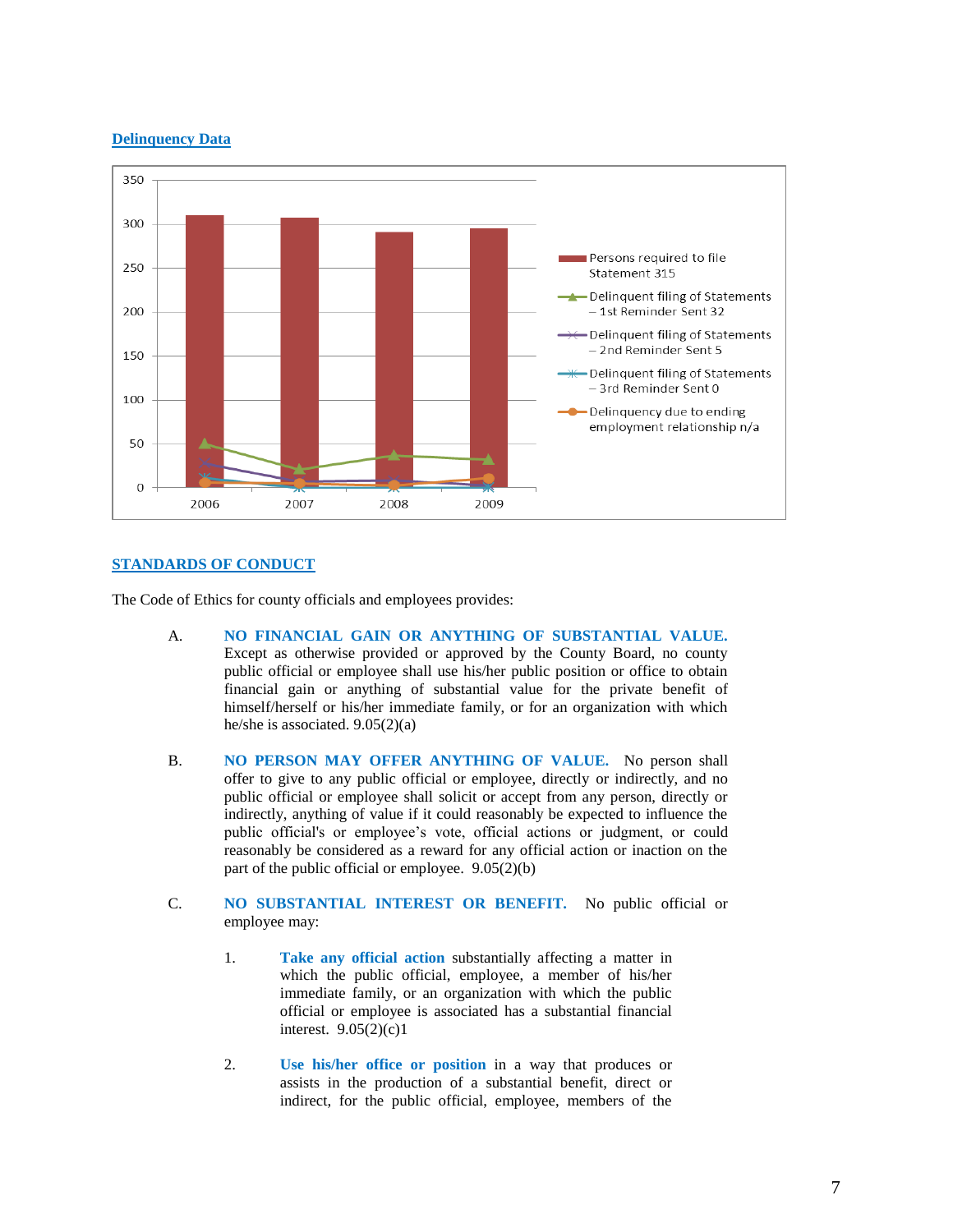public official's or employee's immediate family either separately or together, or an organization with which the public official or employee is associated.  $(9.05(2)(c)2)$ 

- D. **NO DISCLOSURE OF PRIVILEGED INFORMATION.** No county public official or employee shall use or disclose privileged information gained in the course of, or by reason of, his/her position or activities which in any way could result in financial gain for himself/herself or for any other person. 9.05(2)(d)
- E. **NO USE OF PUBLIC POSITION TO INFLUENCE OR GAIN UNLAWFUL BENEFITS.** No county public official or employee shall use or attempt to use his/her public position to influence or gain unlawful benefits, advantages, or privileges for himself/herself or others. 9.05(2)(e)
- F. **NO OFFER OR GIFTS OR ANYTHING OF VALUE**. No county public official shall offer or give anything of value to a member or employee of a county department or entity, while that member or employee is associated with the county department or entity, and no member or employee of a department shall solicit or accept from any such person, anything of value from a county official or employee 9.05(2)(f)
- G. **LIMITS ON CONTRACTS WITH COUNTY.** No county public official or employee and no business with which he/she or his/her spouse has a significant fiduciary relationship or organization shall enter into any contract with the county unless that contract has been awarded through a process of public notice and competitive bidding in conformity with applicable federal and state statutes and county ordinances.  $9.05(2)(g)$
- H. **LIMITS ON LEASE OF REAL ESTATE WITH COUNTY.** No county public official or employee and no business in which that county public official or employee has a ten (10) percent or greater interest shall enter into a lease of real property with the county, except that the county board, upon a publicly filed and considered request, shall waive this subsection when it is in the best interests of the county. 9.05(2)(h)
- I. **NO LIMITS ON LAWFUL PAYMENTS**. Paragraph (c) does not prohibit an elected official from taking any action concerning lawful payment of salaries or employee benefits or reimbursement of actual and necessary expenses or prohibit an elected official from taking an official action with respect to any proposal to modify a county ordinance. 9.05 (2)(i)
- J. **NO SOLICITATION OF AT-WILL EMPLOYEES.** No elected county official shall knowingly solicit a campaign contribution from any "at will employee" defined as an employee who is not under union or labor contract with the county, who is hired for an indefinite term or who is under an independent contract with the county or its subparts or who can be discharged for any nondiscriminatory reason. 9.05 (2)(j)
- K. **NO CAMPAIGN CONTRIBUTIONS TO COUNTY OFFICIALS WITH**  APPROVAL AUTHORITY. No person(s) with a personal financial interest in the approval or denial of a contract or proposal being considered by a county department or with an agency funded and regulated by a county department, shall make a campaign contribution to any county elected official who has approval authority over that contract or proposal during its consideration. Contract or proposal consideration shall begin when a contract or proposal is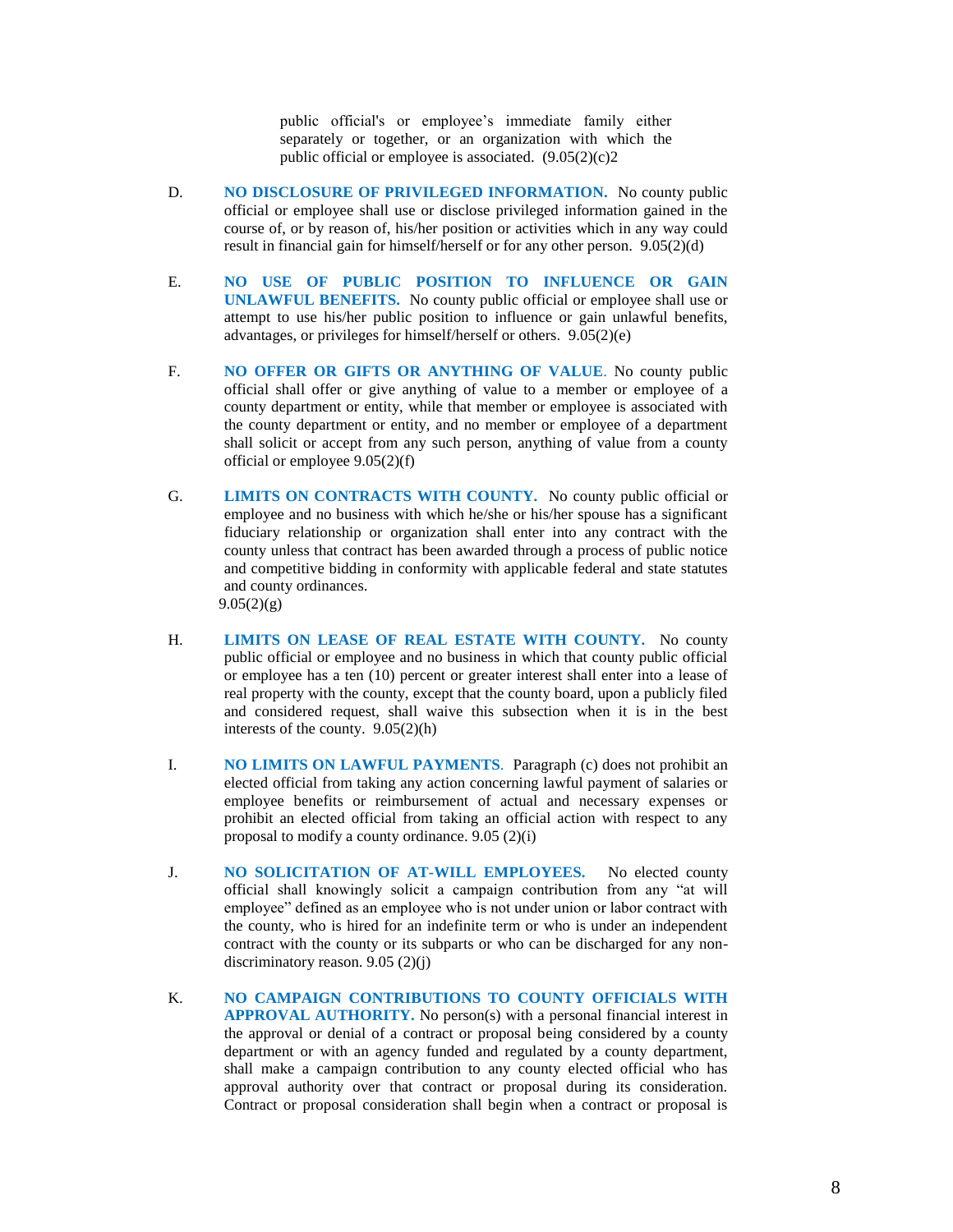submitted directly to a county department or to an agency funded or regulated by a county department until the contract or proposal has reached final disposition, including adoption, county executive action, proceedings on veto (if necessary) or departmental approval. This provision does not apply to those items covered by Section 9.14 unless an acceptance by an elected official would conflict with this section. The language in section 9.05(2)(k) shall be included in all Requests for Proposals and bid documents. 9.05(2)(k)

**L. LIMITS ON HONORARIUMS FEES OR EXPENSES.** No county public official or employee shall accept or solicit an honorariums, fees or expense reimbursements, except in accordance with section 9.14.

The foregoing prohibitions in Section 9.05 are not to be construed to prohibit a County Board Supervisor from making inquiries for information on behalf of or representing a person before any county board, commission, or department in discharge of his/her official duties.

# **LIMITS ON CONTACT AFTER LEAVING COUNTY SERVICE**

The Ethics Code limits contact by employees who have left County service. Specifically:

- Former county officials and employees cannot communicate with the county department with which they were formerly associated as a paid representative for 12 months after leaving public office or county service.  $9.05(3)(a)$
- Former county officials and employees cannot for 12 months after leaving public office or county service, for compensation, represent any person other than the county in connection with any judicial or quasi judicial proceeding, application, contract, claim, or charge in which the individual was personally and substantially involved as a county public official or employee. 9.05(3)(b)

As part of its education and training efforts – and to ensure that employees leaving county service are aware of this limit on contact – at the direction of its Executive Director the Board's staff created a brochure for former employees. The brochure was sent to 360 employees who left county service in 2010. Additionally, the brochure was posted on the Ethics Board's website and its availability was communicated internally to all individuals who might be in a position to ensure that employees leaving County service would receive a copy of the brochure. The Ethics Board continues to periodically request a list of terminated employees and to mail the brochure to them as a proactive means of ensuring that all former employees and officials are aware of the Code's prohibitions on contact.

The Ethics Board will accept and review written requests for exemption from these prohibitions.

## **LIMITS ON POLITICAL ACTIVITY**

Effective July 17, 2008, prohibitions against political activity were identified in the Ethics Code.

- County public officials and employees are prohibited from wearing or displaying any campaign material, distributing any campaign literature, soliciting contributions for any candidate, engaging in political campaign activities for any candidate or circulating nomination papers for elected office at his or her place of employment while engaged in his or her official duties shall, for the apparent purpose of seeking to elect or defeat a person seeking elective office. 9.06(1).
- County public officials and employees are prohibited from coercing or attempting to coerce contributions or services from subordinate employees in support of a political party or a candidate for elective office or for or against a referendum position, or retaliating against or rewarding an employee for refraining from participating in any political activity. 9.06(2).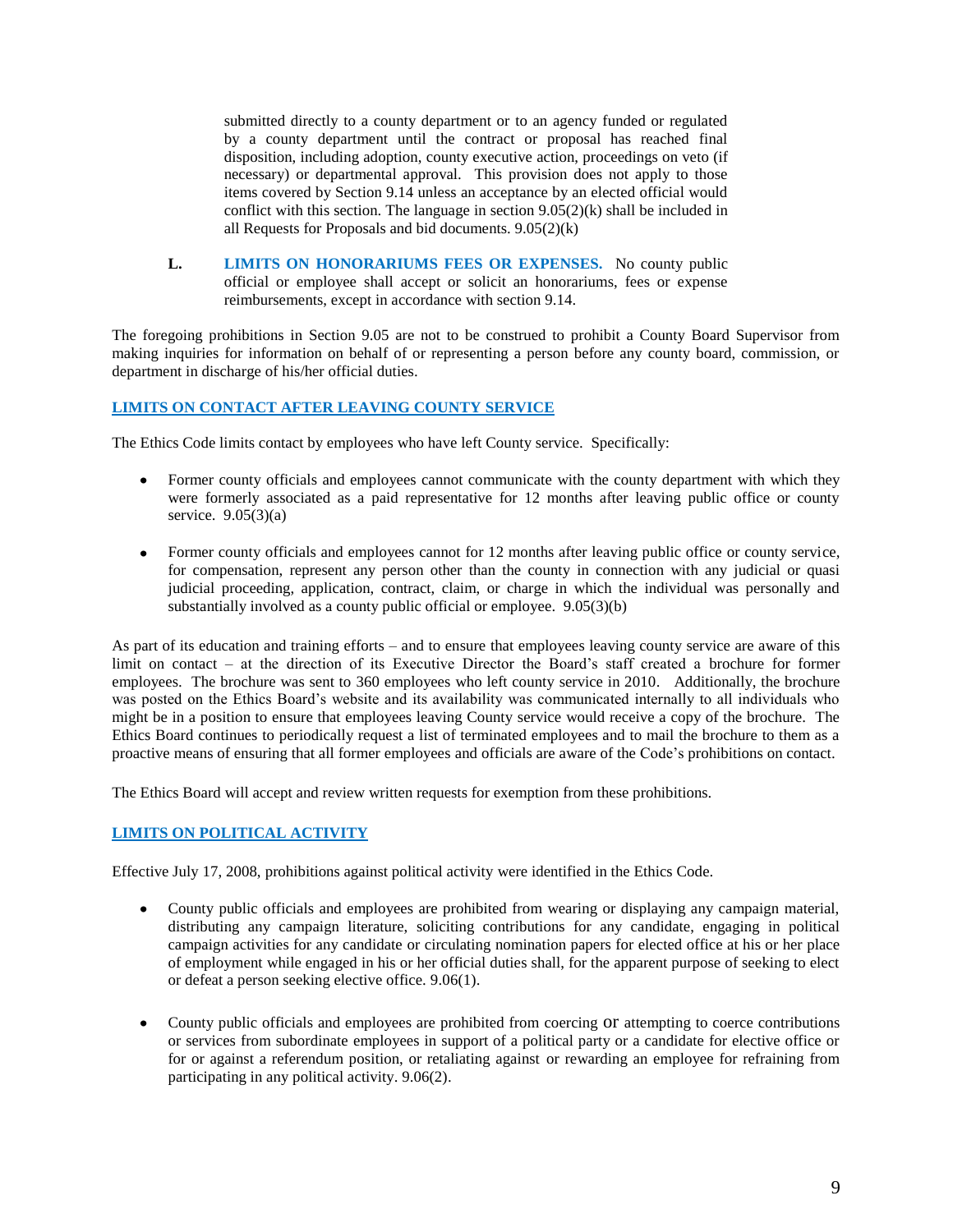County public officials and employees are prohibited from promising an appointment to any county  $\bullet$ position as an apparent reward for any political activity. 9.06(3).

As part of the Ethics Board's education and training efforts, these prohibitions were included on the front page of the Board's periodic newsletter<sup>2</sup> during the fall  $2010$  election cycle.

## **REQUESTS FOR ADVICE**

Anyone subject to this Ethics Code may request of the Ethics Board written advice regarding the propriety of any matter to which he or she is or may become a party. All requests for advisory opinions are confidential unless the privilege of confidentiality is expressly waived by the requestor. In 2010, six (6) oral requests for advice were made by county officials and employees, which requests were satisfied simply by an explanation of the language in the written Code. There were ten (10) written requests for advice.

The Ethics Board, directly or through its Executive Director, has received and responded to a number of inquiries from other government units, the press and citizens, regarding the applicability, contents and procedures relating to the Ethics Code. No such requests were received in 2010. Five (5)-year data regarding requests for advice is presented in graph form on page 10.

| <b>Requests for advice</b>                 | 2005 | 2006 | 2007 | 2008 | 2009 | 2010 | Average |
|--------------------------------------------|------|------|------|------|------|------|---------|
| Formal Requests for Advisory Opinions      |      |      |      |      |      |      | 6       |
| <b>Corporation Counsel Formal Opinions</b> |      |      |      |      |      |      |         |
| Informal Inquiries to Executive Director   | 4 I  | 40   | 29   |      |      |      | 28.     |



The data regarding requests for advice show a pronounced downward trend of the most prominent type of request, informal inquiries to the Board's Executive Director, as well as in requests for formal opinions from the Office of Corporation Counsel. At the same time, there has been an upward trend in the requests for formal advice from the Ethics Board, although few in total number. From 2006 through 2008, the Ethics Code was being reviewed by a specially formed study committee. The final amended version of the Code was adopted in 2008. In 2010, the Executive Director resigned and for a three-month period, the Board had an interim Executive Director. In March 2010, a new Executive Director was appointed by County Executive Scott Walker. These factors may have had an effect on the downward trending of the bulk of requests.

 $\overline{a}$ 

<sup>2</sup> Robinson, V. (2010). *From the Executive Director,* Volume One, Issue Two.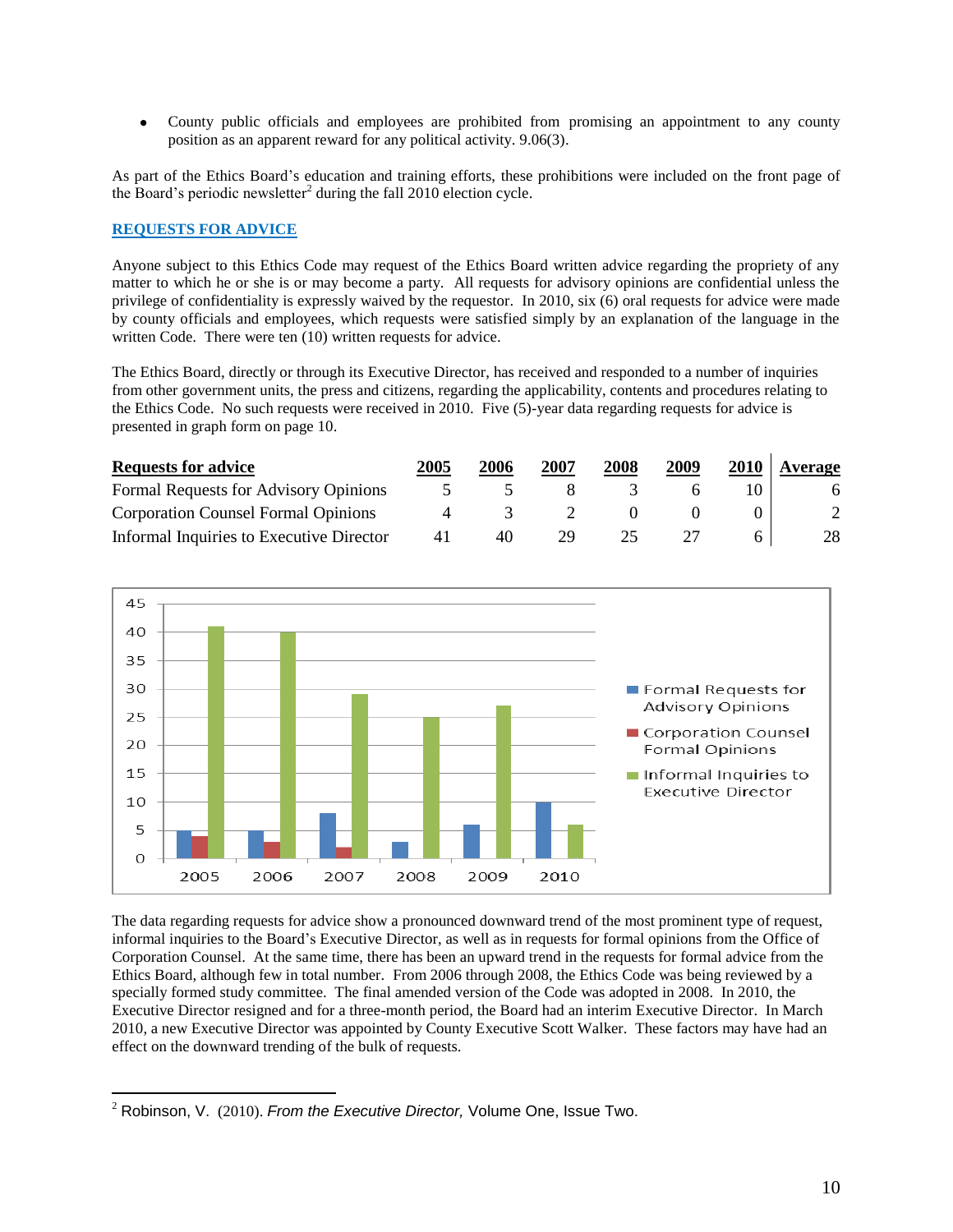The Ethics Board anticipates that part of the success of its training and education initiatives will be demonstrated by an increase in overall requests for advice in 2011.

## **COMPLAINTS AND INVESTIGATIONS**

Pursuant to the Code, the Board accepts verified complaints of alleged violations of the Ethics Code. In 2010, the Board received one verified complaint of alleged violations of the Ethics Code by a County official or employee. In accordance with the procedures outlined in the Ethics Code, the complaint was referred to the District Attorney's Office for further review. No action was taken by the Ethics Board in 2010 while the Board awaited confirmation from the District Attorney's Office that the Board could proceed with its review of the matter. The Board received seven (7) additional written complaints of possible violations of the Ethics Code, but for various reasons, no further action was taken on the matters.

## **EDUCATION AND TRAINING**

In 2009, the Ethics Board redesigned its website to include three tutorials designed to begin the process of education on the Ethics Code for Milwaukee County Employees, Appointed Officials and Elected Officials. In addition, under the direction of a new executive director, the Board created two new brochures, one intended for new employees and officials and the other intended for former employees and officials. The Board's Executive Director also began a series of periodic newsletters. In addition, the Ethics Board invested in basic software and some hardware needed to implement an ongoing, multifaceted ethics and education training program at Milwaukee County.

#### **INTERAGENCY RELATIONSHIPS**

#### **Appointed and Elected Officials; Department Heads**

The Board works with the Executive Branch, the Legislative Branch, the offices of the constitutionally-elected officials of county government, and with all the departments of Milwaukee County government in receiving financial disclosure statements, the filing of sworn Affidavits of Code compliance, and in enforcing specified standards of conduct, pursuant to the Code of Ethics.

#### **Boards and Commissions**

Members of boards and commissions, while governed by the Code's standards of conduct, are not initially required to file Statements of Economic Interests, nor sworn Affidavits of Code compliance. In a specific instance, a board or commission member may be required to file a Statement of Economic Interests or sworn Affidavit of Code compliance as a result of a finding of probable cause resulting from an investigation by the Ethics Board. The filed Statements of Economic Interests by candidates to elected offices are initially filed with the Election Commission and are subsequently submitted to the Ethics Board for permanent filing.

#### **Judiciary and Other County Committees**

On December 11, 1975, the Honorable County Board of Supervisors adopted a Resolution that copies of proposed amendments to the Code of Ethics be submitted to the Ethics Board at the time any such referrals are made to the Judiciary Committee by the Board of Supervisors and, further, that the Ethics Board be given an opportunity to be heard by the Judiciary Committee when the matter appears on the agenda of that committee. The Ethics Board has responded to requests for reviews, comments, and guidelines relating to potential conflicts of interest of specific practices relating to matters under consideration before the Purchasing Standardization Committee, the Audit Committee, and other committees of the County Board. For legal opinions, the Board generally seeks the services of Corporation Counsel. However, in instances where a conflict of interest may develop or exist, the Ethics Board has in its budget an allowance to obtain independent legal counsel for specific situations at the discretion of the Board.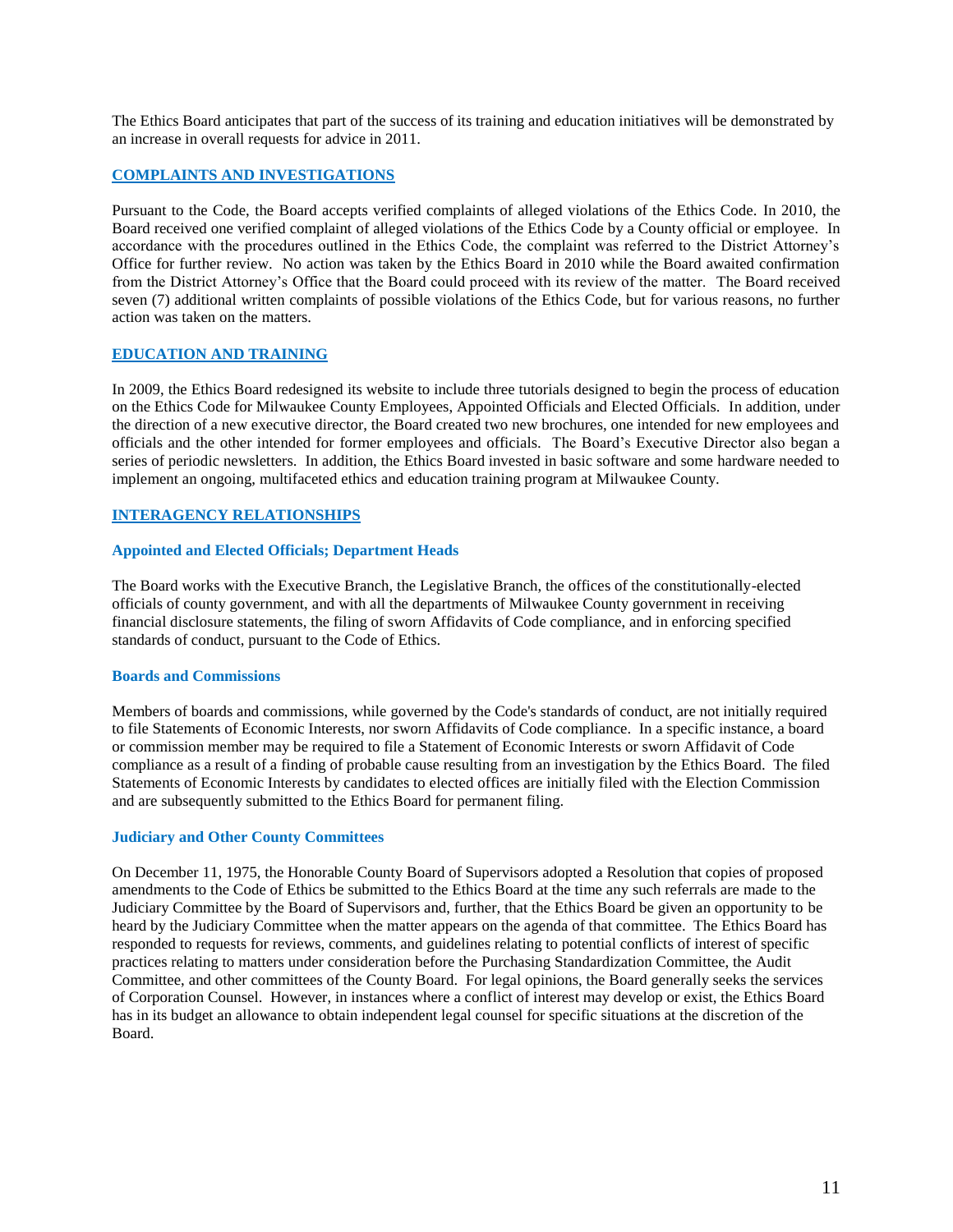#### **Corporation Counsel**

Corporation Counsel's legal opinions address whether the law applies to a set of facts; that is, whether or not the law is controlling to a specific set of facts. It remains the province of the Ethics Board to determine whether or not specific facts constitute probable cause of a violation of the Ethics Code. At the invitation of the Ethics Board, a staff attorney of the Corporation Counsel attends all regular meetings of the Board.

#### **Department of Audit; Milwaukee County Sheriff's Office; District Attorney's Office**

In conducting an investigation, the Board has sought the assistance of the Department of Audit and the Detective Division of the Sheriff's Department and has consulted with the District Attorney's office on charges relating to the violation of other related statutes. Effective July 2008, the Ethics Board files a copy of all verified complaints and investigation requests with the District Attorney's Office and delays further action if so requested by the District Attorney. After a determination by the hearing examiner that a violation of the Code exists, the Ethics Board contacts the county employee's appointing authority or, in the case of various elected officials of the county, the Governor, the Chief Judge, or the County Board of Supervisors, pursuant to s. 9.13, County General Ordinances.

#### **COMMENTS AND INTERPRETATIONS ON SELECTED SECTIONS OF THE ETHICS CODE**

#### **THE PROPRIETY OF OUTSIDE EMPLOYMENT**

Section 9.05(1), County General Ordinances, does not preclude any county elected official or employee from accepting other employment or following another pursuit which in no way interferes with the full and faithful discharge of their duties to the County. The Ethics Board reiterated that all County officials and employees should conduct themselves in a manner and exercise their judgment to reinforce the principle that the appearance of impropriety sometimes may be worse than the impropriety itself. The use of County salaried time and other County resources, such as facilities, supplies, and services, for personal or private gain, not available to all citizens, is prohibited.

#### **COUNTY EMPLOYES REQUIRED TO FILE A FINANCIAL DISCLOSURE**

Section 9.03(1), County General Ordinances, applies to all County employees whose job duties include the responsibility of writing specifications and/or contain any decision-making capacity relating to the amending or execution of purchase contracts on behalf of the County. (Corporation Counsel opinion of January 30, 1981) Each department head is required to indicate annually to the Ethics Board which subordinates they believe perform assignments within the above purchasing description. The Board has determined that these designations by the department head are not controlling. After a review of these lists, the Board sends a directive to all employees who are required to file their annual Statement of Economic Interests and their accompanying Affidavit of compliance to the Code. The Ethics Board is ultimately responsible to determine who should file. Failure to file after being directed to do so by the Ethics Board could subject that employee to the sanctions of s. 9.03(4), which provides in part: "...no person...may receive his/her salary..." after failing to file.

## **DUAL BOARD MEMBERSHIP ON BOARDS AND COMMISSIONS**

On December 18, 1996, the Ethics Board adopted the State of Wisconsin Ethics Board interpretation of the words "associated" and "organization relative to dual membership on boards and commissions.

The State Ethics Board stated in an opinion that a county official who was appointed pursuant to a state statute or a county ordinance or resolution, was representing the county's interests on that board and, therefore, was not "associated" with the organization. The elected official serves in a representative capacity, not an individual one, and protects the county's interests, and is not simply serving the organization.

The State Ethics Board opinion re-affirmed the County Ethics Board's earlier position of February 19, 1996, that, unless otherwise specified by law, a county official may not simultaneously be an officer or director of a private organization (in a capacity other than as a representative of the county's interests) and 1) take official action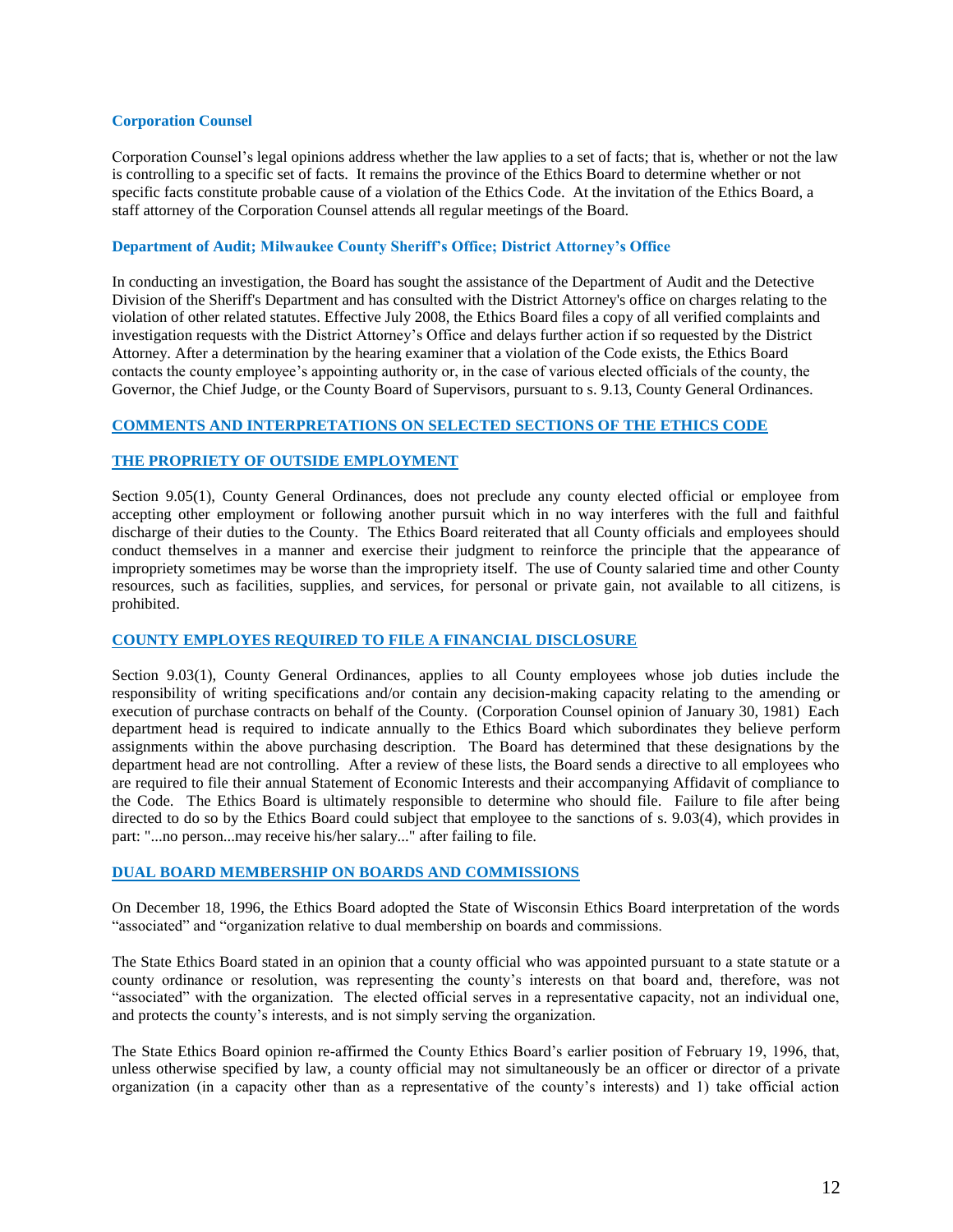substantially affecting the organization or 2) use his or her public office to produce a substantial benefit for the organization.

## **CAMPAIGN SOLICITATION OF AT- WILL EMPLOYEES PROHIBITED**

On December 18, 2003 the County Board of supervisors adopted File No. 03-591 an ordinance amendment to Chapter 9, which prohibits elected County officials from soliciting campaign contributions from "at-will" County employees.

# **CAMPAIGN CONTRIBUTIONS BY CONTRACTORS RESTRICTED**

On March 18, 2004, the County Board of Supervisors adopted File No. 03-593, an ordinance amendment to Chapter 9 which prohibits a person(s) with a personal financial interest in the approval or denial of a contract being considered by a County department or with an agency funded and regulated by a County department from making a campaign contribution to any elected County official who has approval authority during the contract's consideration.

#### **ETHICS CODE OMNIBUS AMENDMENTS 2004**

On December 16, 2004, the County Board of Supervisors adopted File No. 04-191, an ordinance amendment to Chapter 9 which updated the code; provided a new designation of "appointed official;" required Pension Board members to file quarterly and elected officials to file semi-annually, and Ethics Board and Election Commission members to file reports; provided penalties for failure to report receipt of honorariums; placed a limitation on lobbying by former county officials and employees; and more clearly identified the process for the appointment of an independent fact finder.

## **REVISIONS TO CHAPTER 14 MCGO CONCERNING LOBBYING ACTIVITIES**

In September 2004, the County Board of Supervisors adopted Resolution, File No. 04-365, directing revisions to Chapter 14, MCGO, regarding the regulation of lobbying. The changes were to: establish reasonable registration requirements to identify lobbyists and principals who seek to influence legislative or administrative actions; require lobbyists and their principals to submit a detailed description of the nature of lobbying efforts; require lobbyists and their principals to submit expense statements that accurately describe the financial value of the lobbying effort including expenses and pro-rated salaries or fees of lobbyists and principals involved in the effort; establish a reasonable system of enforcement and sanctions for violations; and revise the existing registration fee structure for lobbyists and create a fee structure for principals. The Ethics Board was given responsibility for prescribing forms and instructions for preparing and filing registration applications and expense statements and for preparing a manual on the uniform method of accounting and reporting for persons required to provide information or to file statements. The Ethics Board was directed to establish rules to enforce the various provisions of the lobbying chapter, including a schedule of sanctions and forfeitures pursuant to Section 14.11 MCGO and could now levy sanctions and penalties. These provisions went into effect as of January 1, 2006.

In 2006, the Ethics Board approved the forms to be used in registering lobbyists and adopted a schedule of sanctions and forfeitures pursuant to Section 14.11, MCGO. A lobbyist manual is now available for reference. Lobbyist registration information and forms are now available on the Ethics Board and the County Clerk websites.

## **ETHICS CODE OMNIBUS AMENDMENTS 2008**

On July 17, 2008, the County Board of Supervisors adopted File No. 06-283(a)(a), an ordinance amendment to Chapter 9, which updated the code. The primary changes were as follows:

- An external appointment process was created to avoid the appearance of political influence for Ethics Board members which also limited board members to two terms.
- Standards of conduct were set forth in plain language.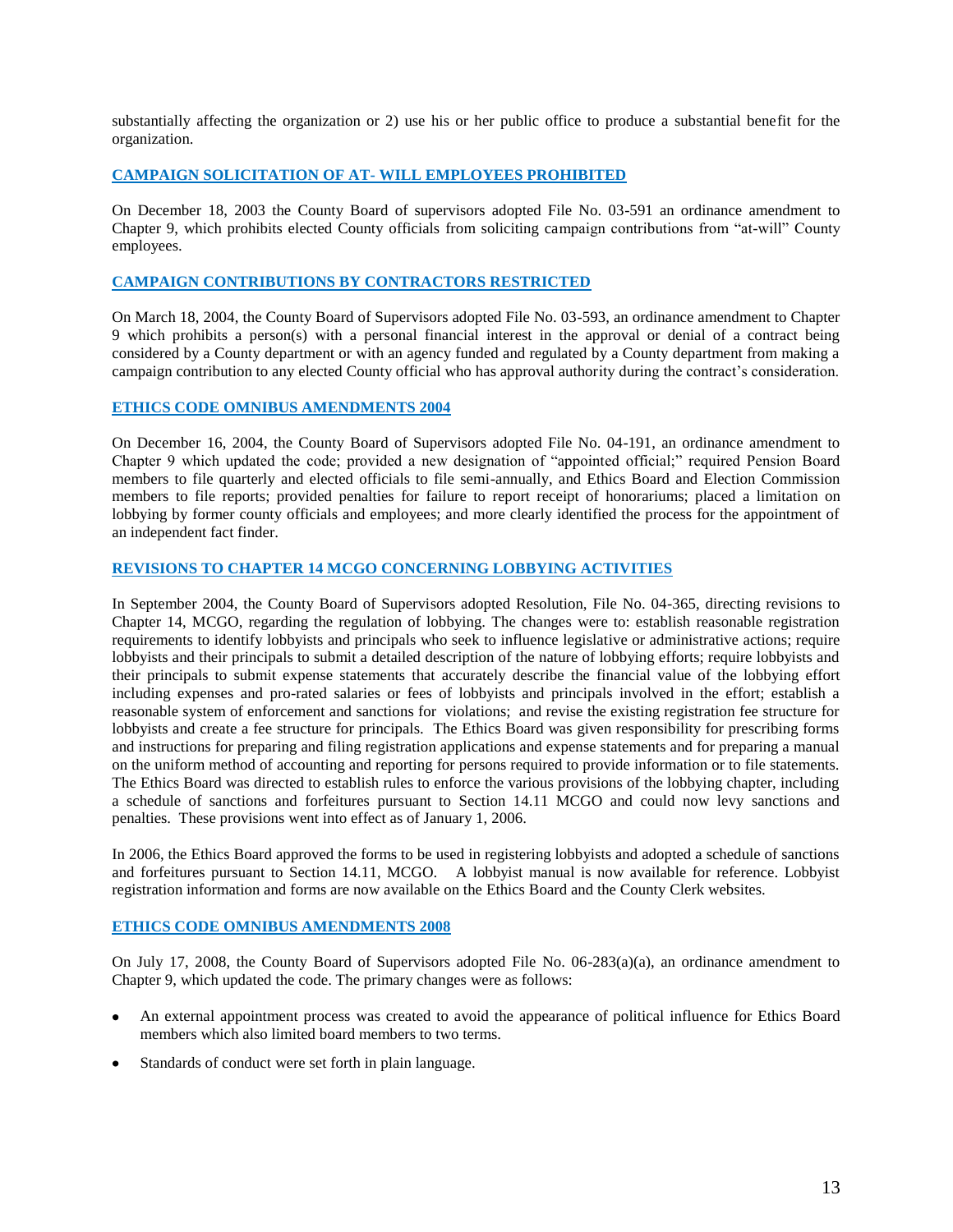- An advisory opinion process was formalized by requiring individuals to file written or notarized complaints and by authorizing the Office of Corporation Counsel to act in the stead of the Ethics Board where delay is of substantial inconvenience or detriment to the requesting party.
- A protocol was established for cooperating with the Milwaukee County District Attorney's Office.
- Bans were placed on political activity in the courthouse.
- County public officials and employees were prohibited from wearing or displaying any campaign material, distributing any campaign literature, soliciting contributions for any candidate, engaging in political campaign activities for any candidate or circulating nomination papers.
- County public officials and employees were additionally prohibited from coercing or attempting to coerce contributions or services from subordinate employees in support of a political party or a candidate for elective office or for or against a referendum position, or retaliating against or rewarding an employee for refraining from participating in any political activity.
- County public officials and employees were prohibited from promising an appointment to any county position as an apparent reward for any political activity.
- The Statement of Economic Interests form was expanded to cover the reporting of financial activity by spouses.

# **SYNOPSES OF ETHICS BOARD 2010 ADVISORY OPINIONS**

1. An employee sought advice as to whether or not it was an ethics code violation to accept an opportunity to train employees of an organization that has a business relationship with the employee's Milwaukee County department. The employee is involved in determining to what degree the agency might work with Milwaukee County, but did not indicate having any contract approval authority regarding whether or not the outside agency works with Milwaukee County. The employee was prepared to use vacation time to engage in the training activities during what would normally be her work hours. The employee had already received immediate supervisory support.

Corporation Counsel replied on behalf of the Ethics Board that the ethics code is not intended to prevent employees from engaging in other employment and/or professional or business activities. Corporation Counsel, on behalf of the Ethics Board, then advised that based on the amount of compensation for the training, the fact that the employee would be completing the training using personal time and not County time, and the fact that the employee's supervisor would be able to monitor the employee's training schedule, the training would not be a violation of the Ethics Code. However, the employee was reminded to report the training services on an annual financial disclosure form, if a required filer. (*January 2010*).

- 2. An elected official sought an advisory opinion based on media coverage of a factual event. The Ethics Board determined that, because the facts of the event could serve as the basis for a formal complaint in the future, giving an advisory opinion at the time of the request could give the appearance of a prejudgment of facts, and the Board respectfully declined to provide the opinion at that time. (*January 2010*).
- 3. An employee/trustee of a Milwaukee County committee inquired as to whether or not it was a violation of the ethics code to accept a dinner invitation while on a business trip at an annual association conference. The conference trip was not being paid for by Milwaukee County. A senior official of an organization that does contractual business with Milwaukee County would be paying the dinner costs for all attendees. The committee approves the contract for the vendor. The dinner arrangement was presented by the vendor official as an opportunity to meet the Milwaukee committee members and for the Milwaukee committee members to network with members of other similar committees.

The Board responded that although the employee would not personally benefit from the dinner, it could be reasonably expected to influence the employee's actions. The Board concluded that it would be a violation of the ethics code to accept the dinner invitation if paid for by the official. However, the committee members could attend the dinner if they paid for their own dinner. (*August 2010*).